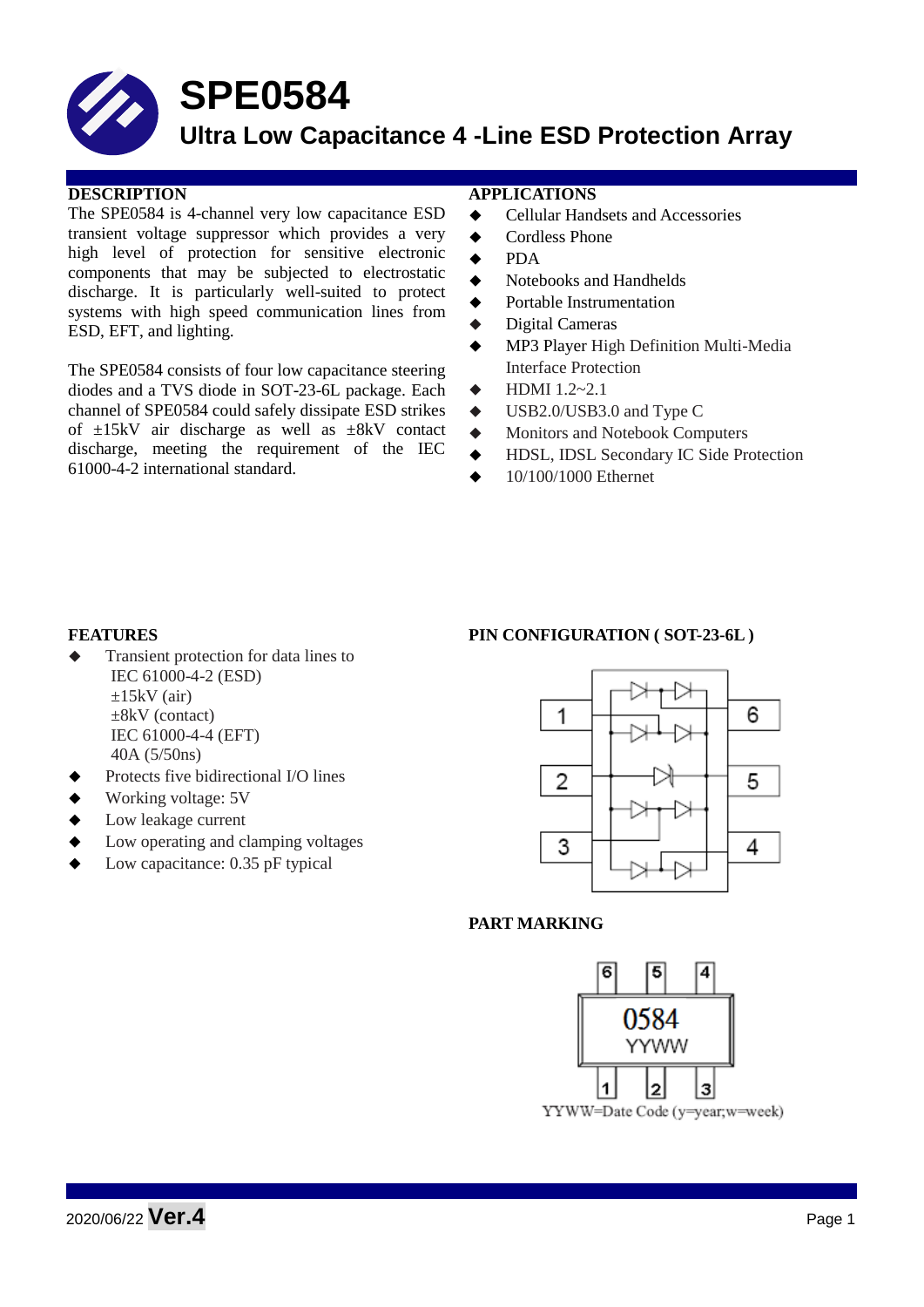

**SPE0584**

## **Ultra Low Capacitance 4 -Line ESD Protection Array**

#### **ORDERING INFORMATION**

| <b>Part Number</b> | Package   | <b>Part Marking</b> |  |  |
|--------------------|-----------|---------------------|--|--|
| SPE0584S26RGB      | SOT-23-6L | 0584                |  |  |

YYWW = Date Code ( $YY:00~99$ ; WW:  $01~53$ )

※ SPE0584S26RGB : Tape Reel ; Pb – Free ; Halogen – Free

#### **ABSOULTE MAXIMUM RATINGS**

(TA=25℃ Unless otherwise noted)

| <b>Parameter</b>                                 | <b>Symbol</b> | <b>Typical</b> | Unit            |
|--------------------------------------------------|---------------|----------------|-----------------|
| Peak Pulse Power ( $tp = 8/20 \mu s$ )           | Ppk           | 100            | W               |
| Maximum Peak Pulse Current ( $tp = 8/20 \mu s$ ) | Ipp           |                | A               |
| ESD per IEC $61000 - 4 - 2$ (Air)                | Vpp           | ±15            | <b>KV</b>       |
| ESD per IEC $61000 - 4 - 2$ (Contact)            | Vpp           | $\pm 8$        | KV              |
| <b>Operating Junction Temperature</b>            | Tj            | $-55 \sim 125$ | $\rm ^{\circ}C$ |
| <b>Storage Temperature Range</b>                 | <b>TSTG</b>   | $-55 \sim 150$ | $\rm ^{\circ}C$ |
| Lead Soldering Temperature                       | Tī.           | 260(10sec)     | $\rm ^{\circ}C$ |

### **ELECTRICAL CHARACTERISTICS**

(TA=25℃ Unless otherwise noted)

| <b>Parameter</b>               | <b>Symbol</b> | <b>Conditions</b>                                | Min. | <b>Typ</b> | Max. | Unit         |
|--------------------------------|---------------|--------------------------------------------------|------|------------|------|--------------|
| Reverse Stand – Off<br>Voltage | <b>VRWM</b>   |                                                  |      |            | 5    | $\mathbf{V}$ |
| Forward Voltage @ IF           | $V_{\rm F}$   | $IF = 15mA$                                      |      |            | 1.15 | V            |
| Reverse Breakdown Voltage      | <b>VBR</b>    | It = $1mA$                                       | 6.0  | 7.0        |      | V            |
| <b>Reverse Leakage Current</b> | <b>IR</b>     | $V_{\text{RWM}} = 5V$ , T=25°C                   |      |            |      | μA           |
| <b>Clamping Voltage</b>        | Vc            | Ipp = 1A, tp = $8/20 \mu s$                      |      |            | 15   | V            |
| <b>Junction Capacitance</b>    | Cj            | $V_R = 0V$ , $f = 1MHz$<br>Any I/O pin to Ground |      |            | 0.8  | pF           |
|                                |               | $V_R = 0V$ , $f = 1MHz$<br>Between I/O pins      |      |            | 0.35 |              |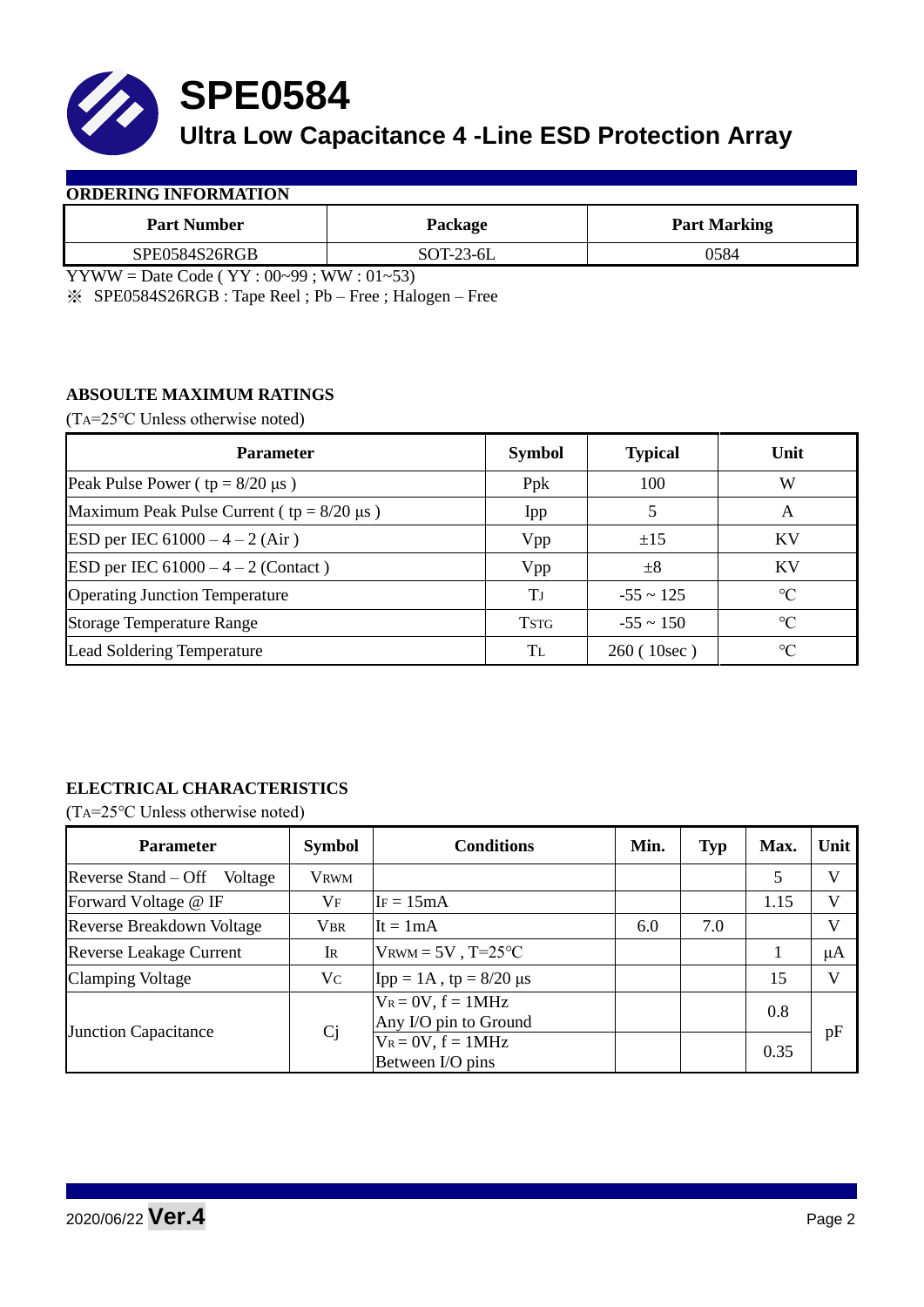**SPE0584 Ultra Low Capacitance 4 -Line ESD Protection Array**

### **TYPICAL CHARACTERISTICS**



**Clamping Voltage vs. Peak Pulse Current** 



110 100  $90^{\circ}$ % of Rated Power or lpp 80  $70$  $_{60}$ 50  $40\,$  $_{30}$  $\overline{20}$  $10$  $\mathbf 0$ 25  $\mathbf 0$ 50 75 100 125 150 Ambient Temperature -  $T_A(^oC)$ 

**Power Derating Curve** 

Forward Voltage vs. Forward Current

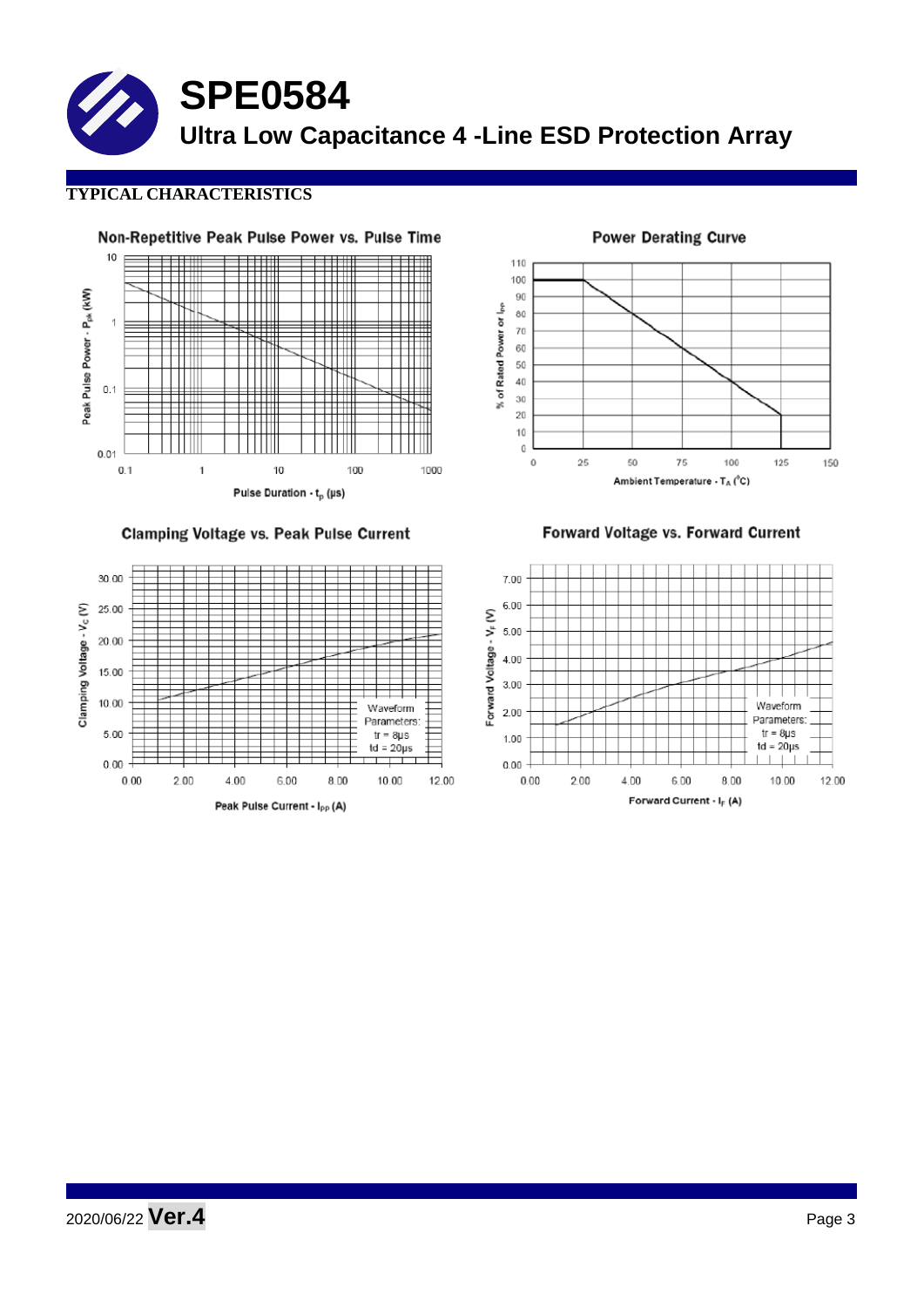

**SPE0584**

**Ultra Low Capacitance 4 -Line ESD Protection Array**

### **APPLICATION NOTE**

### **SPE0584 Device Connection for Protection of Four Data Lines**

This device is designed to protect data lines by clamping them to a fixed reference. When the voltage on the protected line exceeds the reference voltage the steering diodes are forward biased, conducting the transient current away from the sensitive circuitry. Data lines are connected at pins 1, 3, 4 and 6. Pin 2 should be connected directly to a ground plane. The path length is kept as short as possible to minimize parasitic inductance. The positive reference is connected at pin 5. The options for connecting the positive reference are as follows:

1. To protect data lines and the power line, connect pin 5 directly to the positive supply rail (VCC). In this configuration the data lines are referenced to the supply voltage. The internal TVS diode prevents over-voltage on the supply rail.

2. In applications where the supply rail does not exit the system, the internal TVS may be used as the reference. In this case, pin 5 is not connected. The steering diodes will begin to conduct when the voltage on the protected line exceeds the working voltage of the TVS (plus one diode drop).

3. In applications where complete supply isolation is desired, the internal TVS is again used as the reference and VCC is connected to one of the I/O inputs. An example of this configuration is the protection of a SIM port. The Clock, Reset, I/O, and VCC lines are connected at pins 1, 3, 4, and 6. Pin 2 is connected to ground and pin 5 is not connected.





Data Line Protection Using Internal **TVS Diode as reference**